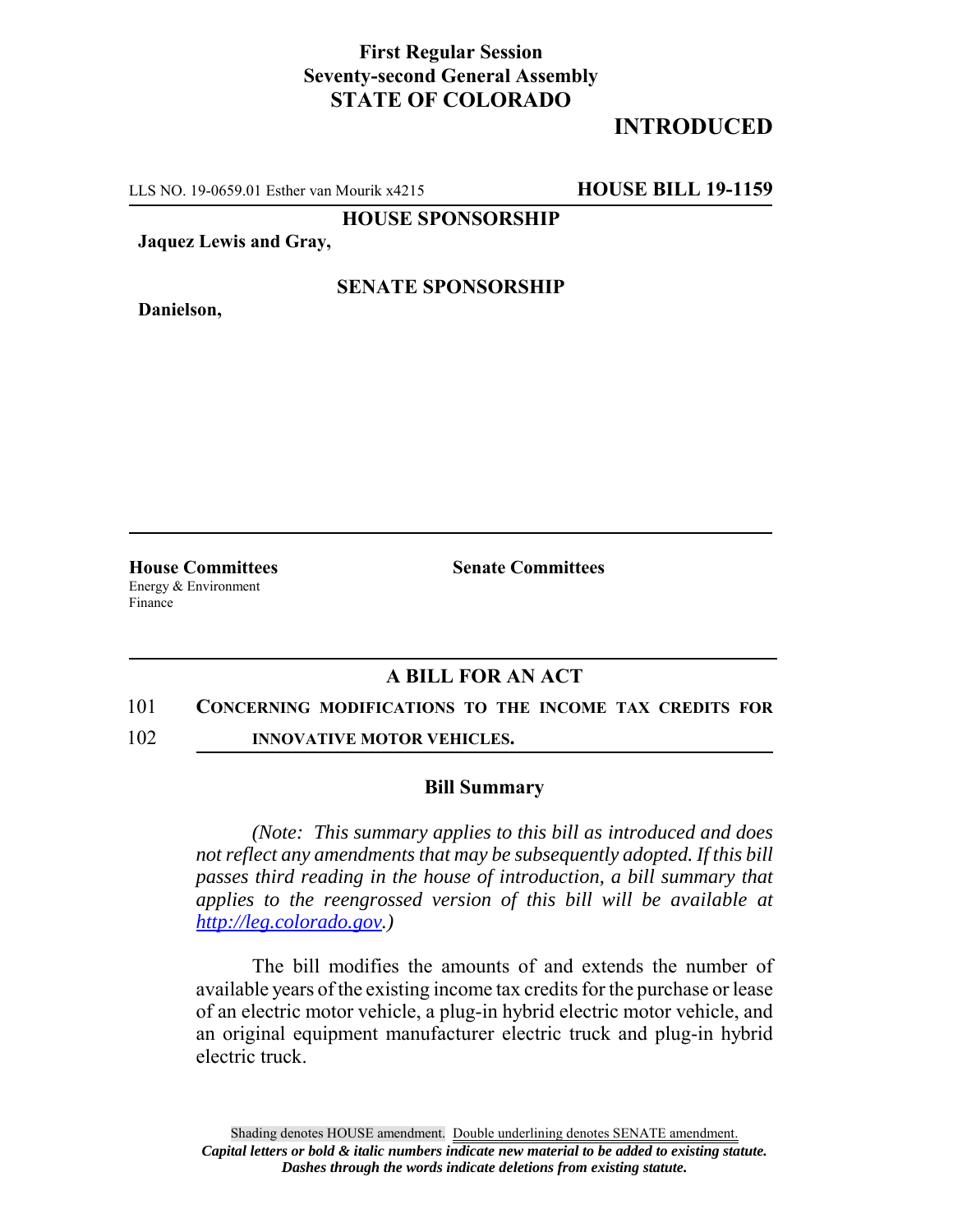*Be it enacted by the General Assembly of the State of Colorado:* **SECTION 1.** In Colorado Revised Statutes, 39-22-516.7, **amend** 3 (2)(a), (4)(a)(III), (4)(a)(IV), and (10) as follows: **39-22-516.7. Tax credit for innovative motor vehicles - definitions - repeal.** (2) (a) With respect to the tax years commencing on 6 or after January 1, 2013, but prior to  $\frac{1}{2022}$  JANUARY 1, 2026, there is allowed to any person a credit against the tax imposed by this 8 article ARTICLE 22, not to exceed the amount specified in subsection (4) of this section, for the purchase or lease of a motor vehicle defined as category 1. (4) The amount of the credit allowed pursuant to this section is calculated as follows: (a) **Category 1.** (III) With respect to the tax years commencing 14 on or after January 1, 2020, but prior to <del>January 1, 2021</del> JANUARY 1, 15 2023, four thousand dollars for a purchase or two thousand dollars for a lease; (IV) With respect to the tax years commencing on or after January 18 1, 2021, but prior to January 1, 2022 JANUARY 1, 2023, BUT PRIOR TO JANUARY 1, 2026, two thousand five hundred dollars for a purchase or one thousand five hundred dollars for a lease. 21 (10) This section is repealed, effective December 31, 2026 DECEMBER 31, 2030. **SECTION 2.** In Colorado Revised Statutes, 39-22-516.8, **amend** (8.3), (8.5), and (18) as follows: **39-22-516.8. Tax credit for innovative trucks - definitions - repeal.** (8.3) **Category 7 purchase.** (a) Except as provided in subsection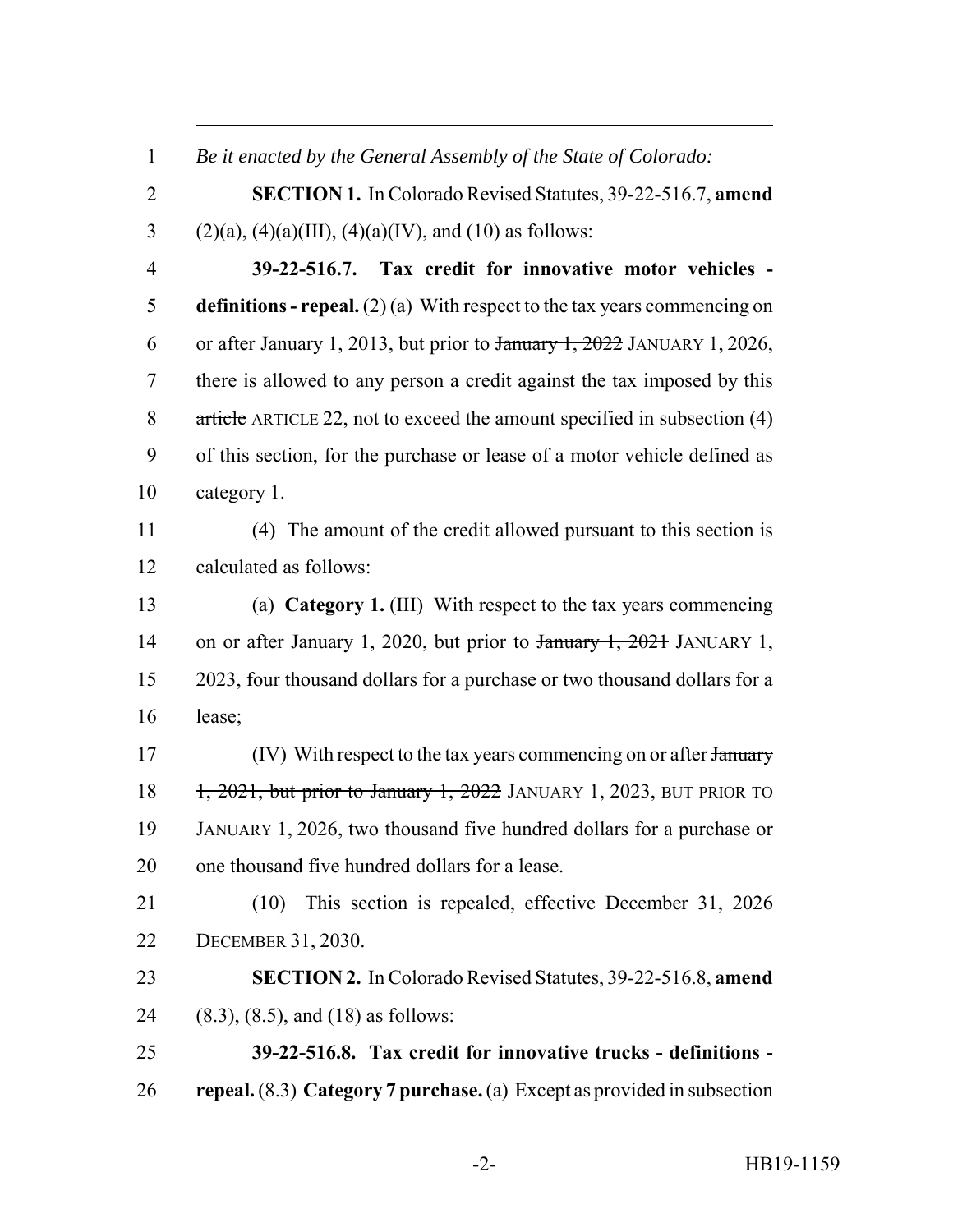1 (14) of this section, with respect to the income tax years commencing on 2 or after January 1, 2017, but before January 1, 2022 JANUARY 1, 2026, 3 there is allowed to any person a credit against the tax imposed by this 4 article ARTICLE 22 in an amount set forth in paragraph (b) of this 5 subsection (8.3) SUBSECTION (8.3)(b) OF THIS SECTION for each purchase 6 of a category 7 truck during the tax year.

7 (b)

| 8  |                            | Income tax year commencing: |                    |                    |
|----|----------------------------|-----------------------------|--------------------|--------------------|
| 9  |                            |                             |                    | $+\frac{1}{12021}$ |
| 10 |                            |                             | 1/1/2020           | 1/1/2023           |
| 11 |                            | 1/1/2017                    | but before         | but before         |
| 12 |                            | but before                  | $+\frac{1}{12021}$ | 1/1/2022           |
| 13 |                            | 1/1/2020                    | 1/1/2023           | 1/1/2026           |
| 14 | Light duty passenger motor |                             |                    |                    |
| 15 | vehicle over 8,500 GVWR    | \$5,000                     | \$4,000            | \$2,500            |
| 16 | Light duty electric truck  | \$7,000                     | \$5,500            | \$3,500            |
| 17 | Medium duty electric truck | \$10,000                    | \$8,000            | \$5,000            |
| 18 | Heavy duty truck           | \$20,000                    | \$16,000           | \$10,000           |

19 (8.5) **Category 7 lease.** (a) Except as provided in subsection (14) 20 of this section, with respect to the income tax years commencing on or 21 after January 1, 2017, but before January 1, 2022 JANUARY 1, 2026, there 22 is allowed to any person a credit against the tax imposed by this article 23 ARTICLE 22 in an amount set forth in paragraph  $(b)$  of this subsection  $(8.5)$ 24 SUBSECTION (8.5)(b) OF THIS SECTION for each lease of a category 7 truck 25 during the tax year.